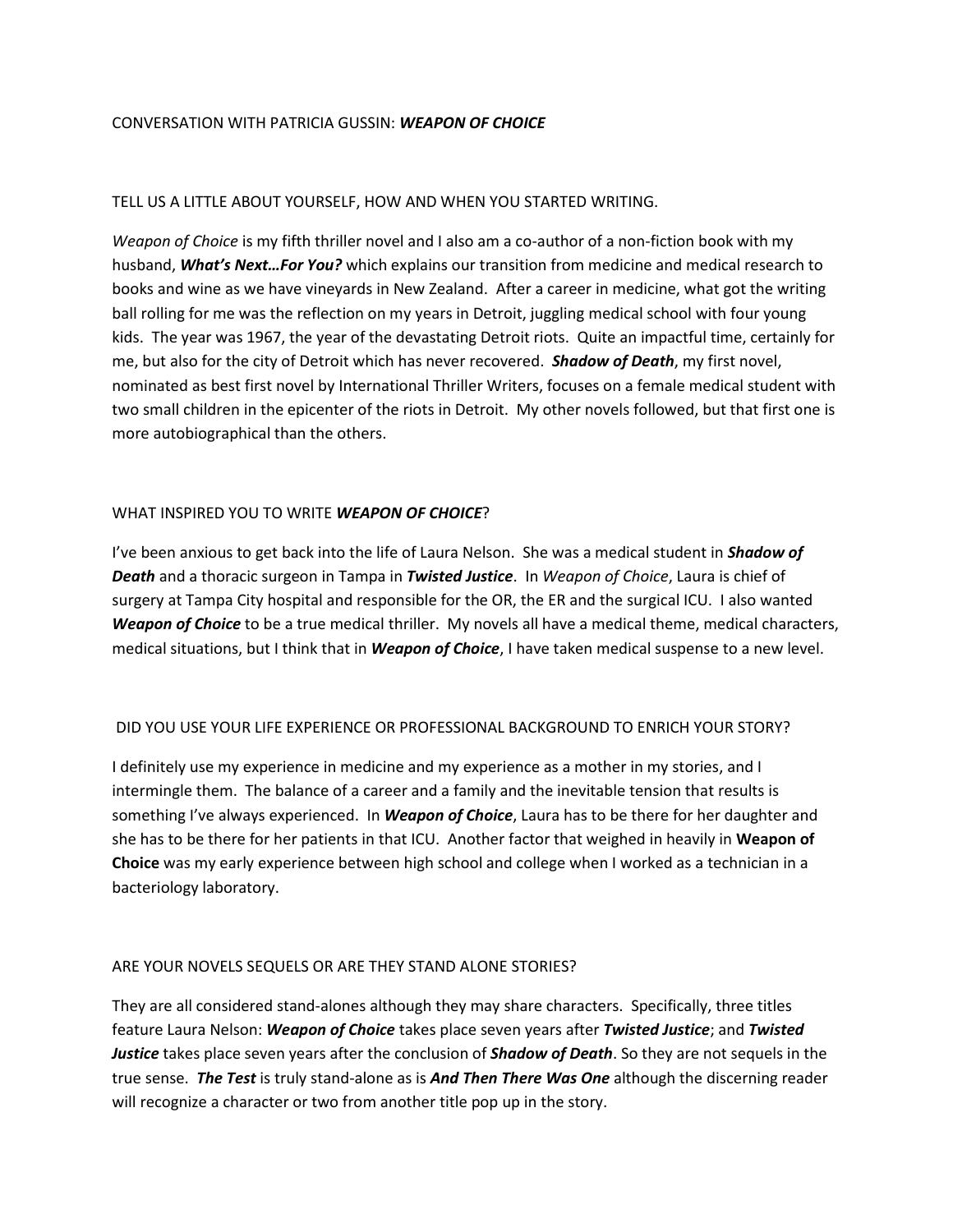THREE OF YOUR NOVELS, INCLUDING *WEAPON OF CHOICE* FEATURE LAURA NELSON YET THEY TAKE PLACE IN QUITE DIFFERENT CIRCUMSTANCES AND DURING DISTINCT SEGMENTS OF HER LIFE. HOW OLD IS LAURA IN THESE THREE BOOKS?

Laura Nelson first appears as a medical student in *Shadow of Death*. She starts at age twenty three and she graduates at age twenty seven. In *Twisted Justice*, she's thirty four, and in *Weapon of Choice*, she's forty one. The interesting thing about Laura is that we can see her career growth as well as the development of her kids as they go from toddlers to elementary school to teenagers as we see in *Weapon of Choice*.

# ARE ANY CHARACTERS BASED ON PEOPLE YOU KNOW?

As with most writers, I borrow shamelessly from all walks of life that I have encountered over the years. Mixing and matching characteristics, personalities, and backgrounds is the fun part of writing.

# WOULD YOU SAY THAT YOUR NOVEL IS MORE PLOT DRIVEN OR CHARACTER DRIVEN?

More character driven as it is so important that the reader identify with the character. I hope that my readers say to themselves, "What would I do if I were in that circumstance?" or "What is she thinking!" The plot is essential to a thriller and has to be fast-paced and come to a satisfying and plausible end. A sense of place is also important. One of the quotes that I am most proud of for *Shadow of Death* came from the director of the historical collection of the Detroit Public Library: "*Shadow of Death* portrays an accurate picture of Detroit during that tough year of 1967. It is realistic, gruesome and stunning, almost shocking in its detail."

# WHO IS YOUR FAVORITE OR MOST SYMPATHETIC CHARACTER? AND WHY?

In *Weapon of Choice*, Laura Nelson and Stacy Jones are both intelligent, dedicated doctors and genuinely good human beings. Laura is the senior of the two, a widowed mother of four. Stacy has been mentored by Laura in the distant past, she is African American, and single. Of the two, my sympathies lean more toward Laura as she struggles to contain the raging infection in her hospital at a time when she needs to be with her critically ill daughter. In the end though, the hero-award goes to Stacy when she confronts a catastrophic decision.

# WHO IS YOUR LEAST SYMPATHIC CHARACTER? AND WHY?

Two heinous men with disparate motivations dominate *Weapon of Choice*: Victor Worth and Charles Scarlett. One motivated by love; the other by hate. The result: each becomes the harbinger of death. But even worse than these two is Will Banks aka William Matthews who emanates unadulterated evil.